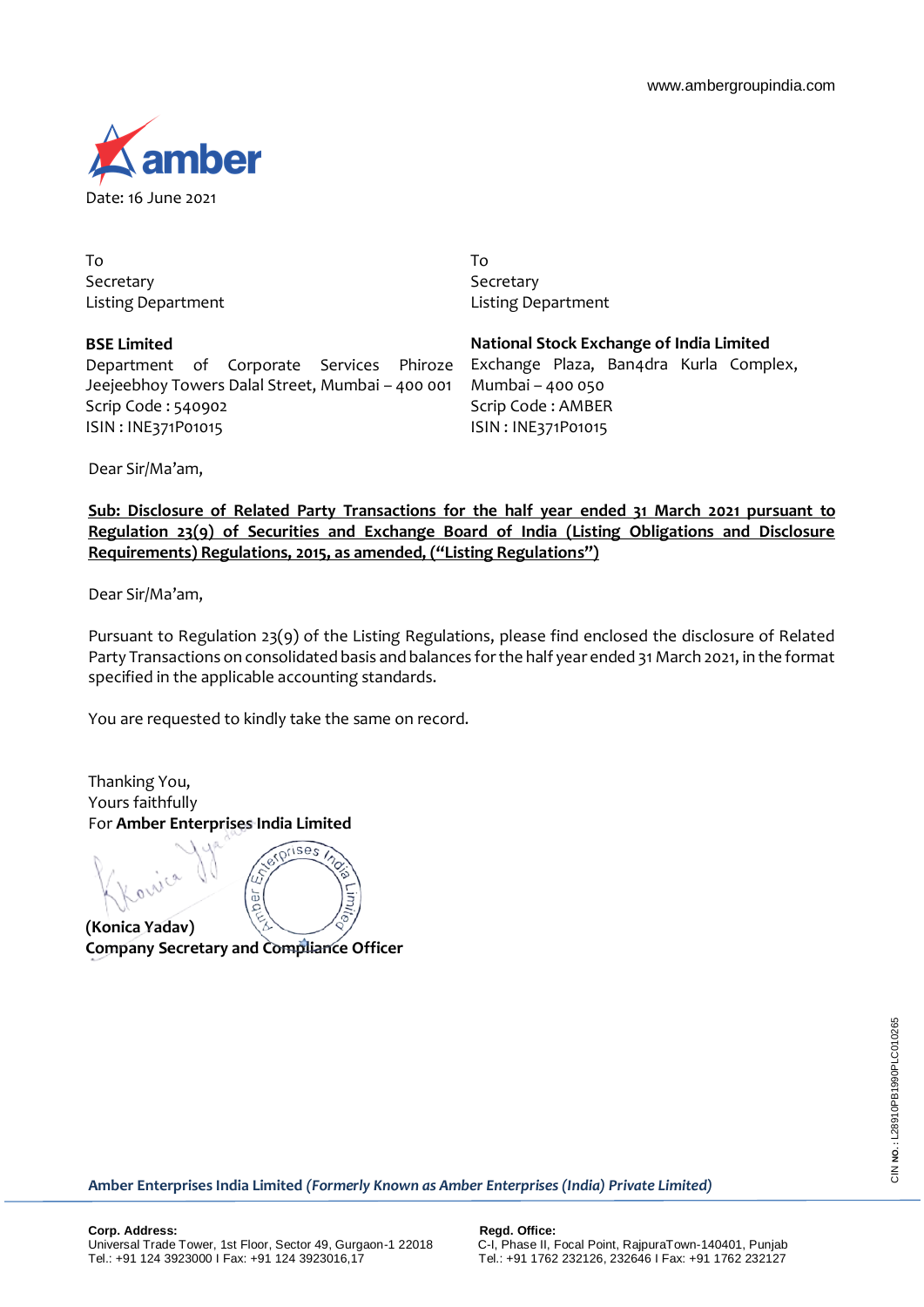### Amber Enterprises India Limited

Summary of significant accounting policies and other explanatory information for the half year ended 31 March 2021 (All amounts in INR in lacs unless otherwise stated)

### Related party disclosures\*

- A. Relationship with related parties\*\*
	- I. Entities over which significant  $AK & Co.$ influence is exercised by the  $SL & Co.$ company /key management personnel (either individually or with others)

## II. Key management personnel (KMP)

- a. Mr. Jasbir Singh (Chairman & CEO and Director)
- b. Mr. Daljit Singh (Managing Director)
- c. Dr. Girish Kumar Ahuja (Independent Director)
- d. Ms. Sudha Pillai (Independent Director)
- e. Mr. Satwinder Singh (Independent Director)
- f. Mr. Manoj Kumar Sehrawat (Non-executive nominee Director)
- g. Mr. Sanjay Arora (Director Operations)
- h. Mr. Udaiveer Singh (President-RAC)
- i. Mr. Sachin Gupta (Vice President-RAC)
- j. Mr. Sudhir Goyal (Chief Financial Officer)
- k. Ms. Konica Yadav (Company Secretary and Compliance Officer)

### III. Relatives of Key management personnel

- a. Mr. Kartar Singh (Chairman Emeritus)
- b. Ms. Amandeep Kaur (wife of Mr. Jasbir Singh, Chairman & CEO and Director)
- c. Ms. Sukhmani Lakhat (wife of Mr. Daljit Singh, Managing Director)

\* Disclosures have been given of those related parties with whom the company have made transactions.

\*\* Above related parties do not include Key management personnel (KMP) of subsidiary companies, its relatives or entities over which significant influence can be exercised by such KMPs as such parties do not have any control or exercise significant influence over the activities of the Group.



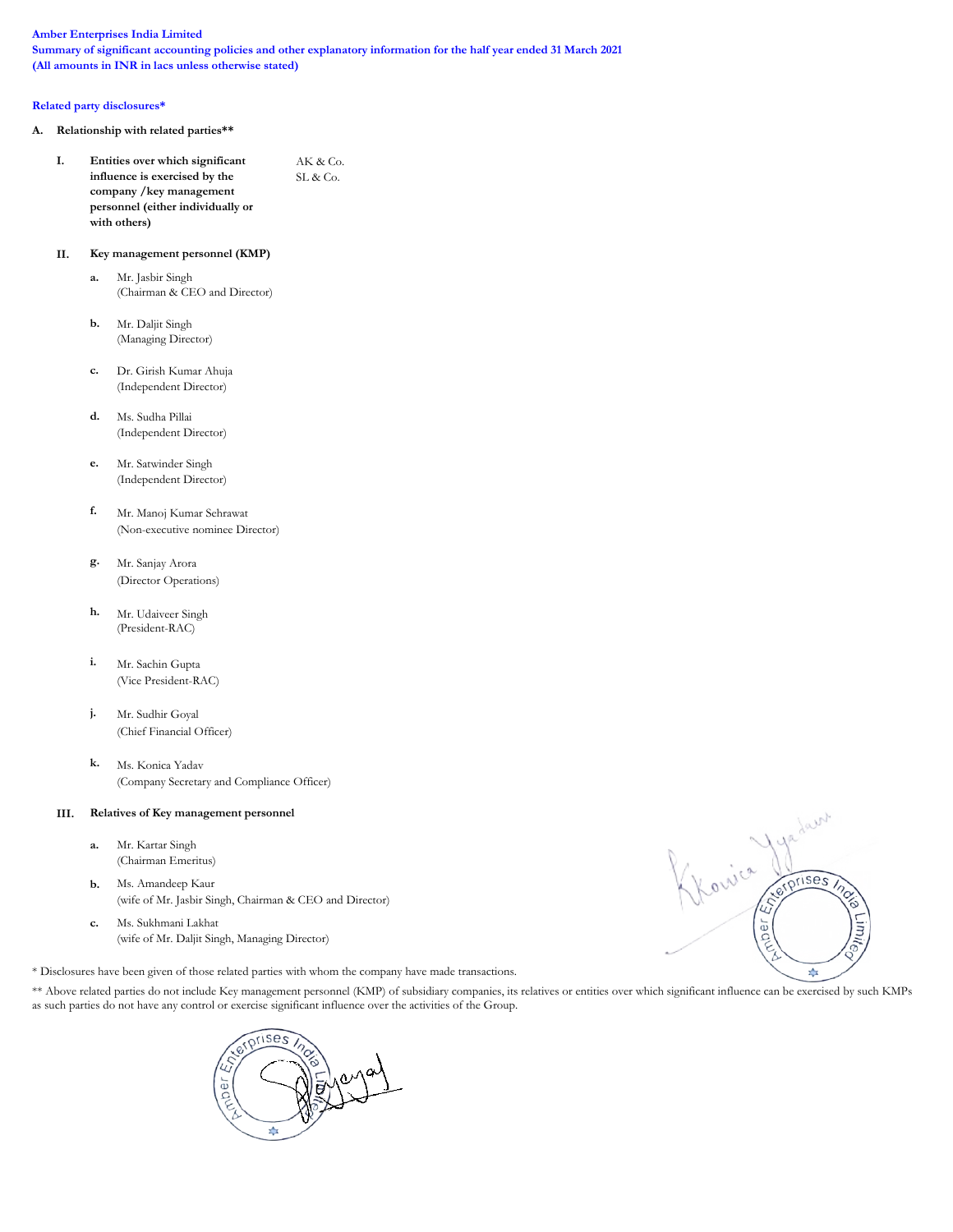Amber Enterprises India Limited Summary of significant accounting policies and other explanatory information for the half year ended 31 March 2021 (All amount in INR lacs unless stated otherwise)

Related party disclosures (continued)

# The following transactions were carried out with related parties in the ordinary course of business for the half year ended 31 March 2021 Console

| S No.                   | Particulars                                                 | Entities over which<br>significant influence is | consore<br>Key Management | <b>Relatives of Key</b><br>Management |
|-------------------------|-------------------------------------------------------------|-------------------------------------------------|---------------------------|---------------------------------------|
|                         |                                                             | exercised                                       | Personnel                 | Personnel                             |
| (A)                     | Transactions made during the half year ended 31 March 2021: |                                                 |                           |                                       |
| $\mathbf{1}$            | Rent paid                                                   |                                                 |                           |                                       |
|                         | Mr. Jasbir Singh                                            | ä,                                              | 19.95                     |                                       |
|                         | Mr. Daljit Singh                                            | ä,                                              | 7.48                      |                                       |
|                         | Ms. Amandeep Kaur                                           | ۷                                               | ٠                         | 14.96                                 |
|                         | Ms. Sukhmani Lakhat                                         | ä,                                              | ×,                        | 19.95                                 |
| $\overline{\mathbf{c}}$ | <b>Finance Cost</b>                                         |                                                 |                           |                                       |
|                         | AK & Co.                                                    | 27.55                                           | ٠                         |                                       |
|                         | SL & Co.                                                    | 27.55                                           | ٠                         |                                       |
| $\overline{\mathbf{3}}$ | Interest income on others                                   |                                                 |                           |                                       |
|                         | AK & Co.                                                    | 2.53                                            | ÷.                        |                                       |
|                         | SL & Co.                                                    | 2.53                                            |                           |                                       |
| $\overline{4}$          | <b>Remuneration Paid to KMP's</b>                           |                                                 |                           |                                       |
|                         | Sitting fees to independent directors*                      | ×,                                              | 12.20                     |                                       |
|                         | Salary Paid**                                               | ÷                                               | 371.19                    |                                       |
|                         | *Name of Independent directors                              |                                                 |                           |                                       |
|                         | Dr. Girish Kumar Ahuja                                      | ÷                                               | 4.20                      |                                       |
|                         | Ms. Sudha Pillai                                            |                                                 | 3.70                      |                                       |
|                         | Mr. Satwinder Singh                                         | ÷                                               | 4.30                      |                                       |
|                         | **Name of KMP                                               |                                                 |                           |                                       |
|                         | Mr. Jasbir Singh                                            | ٠                                               | 98.88                     | ä,                                    |
|                         | Mr. Daljit Singh                                            | J.                                              | 94.49                     | ä,                                    |
|                         | Mr. Sudhir Goyal                                            | ٠                                               | 42.34                     | ä,                                    |
|                         | Ms. Konica Yadav                                            | ۷                                               | 7.24                      | ä,                                    |
|                         | Mr. Sanjay Arora                                            |                                                 | 37.40                     |                                       |
|                         | Mr. Sachin Gupta                                            | ÷                                               | 43.74                     | ä,                                    |
|                         | Mr. Udaiveer Singh                                          | ۷                                               | 47.10                     | ×,                                    |
| 5                       | Professional charges                                        |                                                 |                           |                                       |
|                         | Mr. Kartar Singh                                            |                                                 | ٠                         | 8.40                                  |
|                         | Mr. Sanjay Arora                                            | J.                                              | 17.31                     |                                       |
| 6                       | Extinguishment of corporate guarantee taken                 |                                                 |                           |                                       |
|                         | AK & Co.                                                    | 5,000.00                                        |                           |                                       |
|                         | SL & Co.                                                    | 5,000.00                                        | ÷                         |                                       |